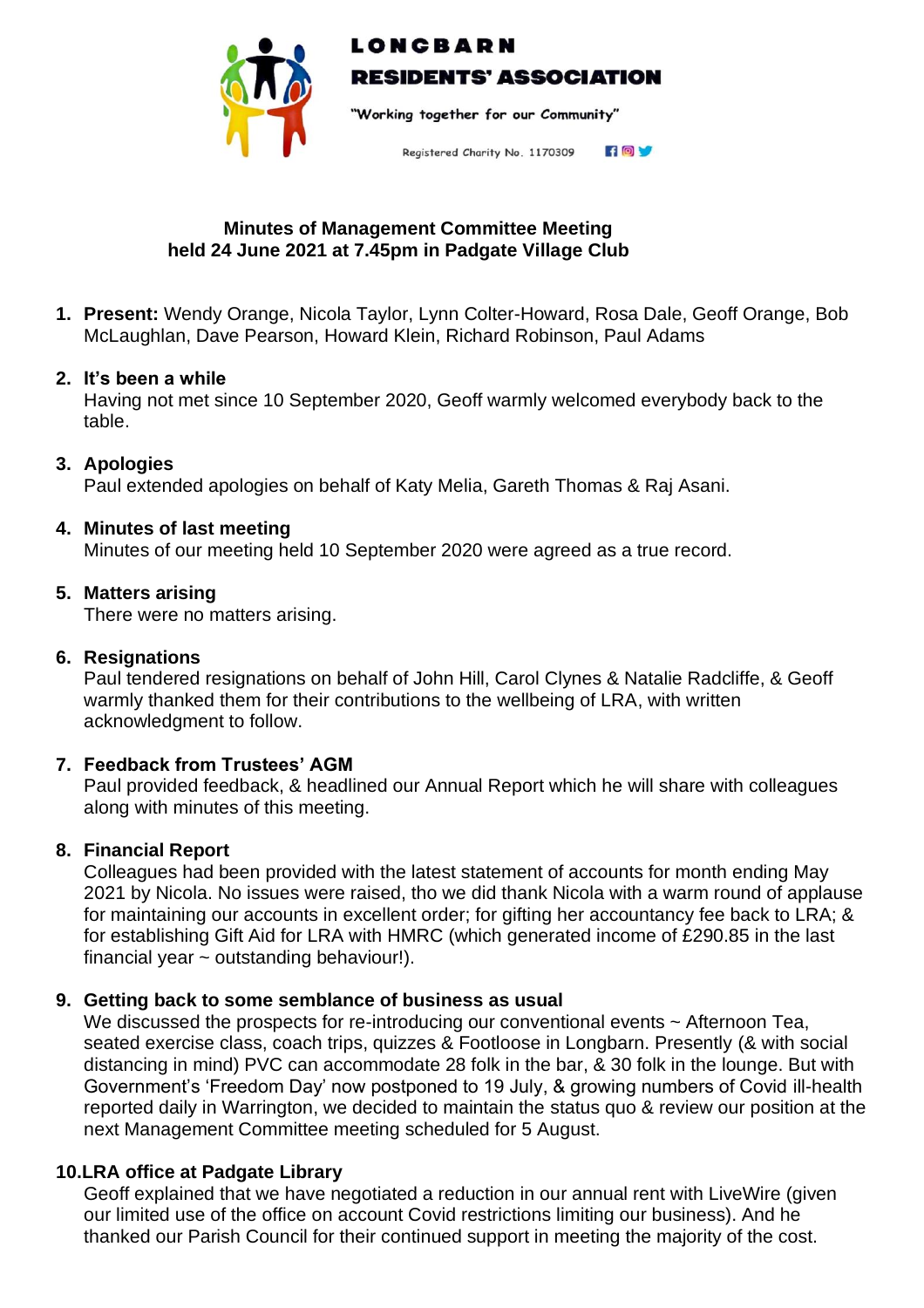### **11.Feedback from meeting with Kassia Academy**

Dave Pearson meets regularly with the establishment & began by explaining its new custodian, The Kings Academy Trust, & the change from New Horizons School to Kassia Academy (a wealth of material about the Academy may be found on our LRA website). Dave's assessment is that the new regime is more professional than its predecessor, & reflected it's enthusiasm to work with LRA & become an integrated part of our community, dealing quickly & positively with car parking issues associated with visitors to the site, & including extending a new multi-use games area for community use. All of which augurs well for the future, & Geoff thanked Dave for his continued commitment to the relationship with the Academy on behalf of LRA.

#### **12.Land Trust ~ License to Operate**

Folk will know that our small but perfectly formed team of volunteers mow the grassed areas around Longbarn which are a Land Trust responsibility, & a damned good job they do, too. But there has been a long-standing sticking point with Land Trust, regarding the appropriateness of us cutting grass on their land (strange but true!). Geoff was delighted to announce that we have finally negotiated a License to Operate with Land Trust, so that our activity is now all above board. An essential ingredient of the License was a supporting risk assessment, & Geoff extended his thanks to one of our residents, Richard Wilson, for a famous job in completing that task on behalf of LRA.

#### **13.Volunteers for grass cutting around Longbarn**

So we've now got a license. And we have a small but perfectly formed team of volunteers to cut the grass. But really, the team is too small (mowing the embankment on Harper's Road is a particularly onerous job) & we discussed ways in which we may increase our volunteer force.

- Richard reflected that many hands make light work, & offered to join the team
- Wendy suggested that we advertise for more volunteers on the noticeboards dotted around our estate (a good idea, Paul observed, & will create some posters)
- Paul will advertise similarly on our community Facebook page
- Geoff will contact Greencore (recalling they have a programme of involving their managers more in community activity)
- Paul will explore possibility of engaging with Land Trust's Green Angels volunteer programme

To assist with Paul's publicity (posters & Facebook) Geoff will provide him with a list of those areas where we cut grass around Longbarn, so that we may be specific (what, where & when) with our request for volunteers.

## **14.Overgrown trees & shrubs in Longbarn**

Another old chestnut raising its head again ...., our New Town housing development began in Longbarn in 1974, with landscaping emphasised throughout the development to allow maximum open space & safe tree-lined pedestrian paths. But 47 years later the trees are now massive & shrubs overgrown! Muir Housing (as custodians of the estate) have a rolling programme of maintaining the greenery in good order, but that seems to have lost traction, with overgrowth getting out of hand.

Lynn & Richard offered to join with Geoff in arranging a meeting with Muir to discuss remedial action, with Lynn kindly agreeing to be lead member of the group on our behalf.

#### **15.News Round-Up**

A standing agenda item, Paul introduced the topic to give us the opportunity to share news, gossip and especially, recognise achievement and the nice things we do for each other. Paul took the opportunity to belatedly celebrate Lynn's birthday earlier in the week, on 22 June, & announce Geoff's birthday being celebrated between now & our next meeting ~ on 13 July. Paul went on to announce Padgate Library's re-opening on 28 June, following a £142K renovation (not only great news cementing the future of our local library, but including a refurbishment which will allow for all books to be contained on the ground floor, with the first floor freed up to provide for local community groups' activities).